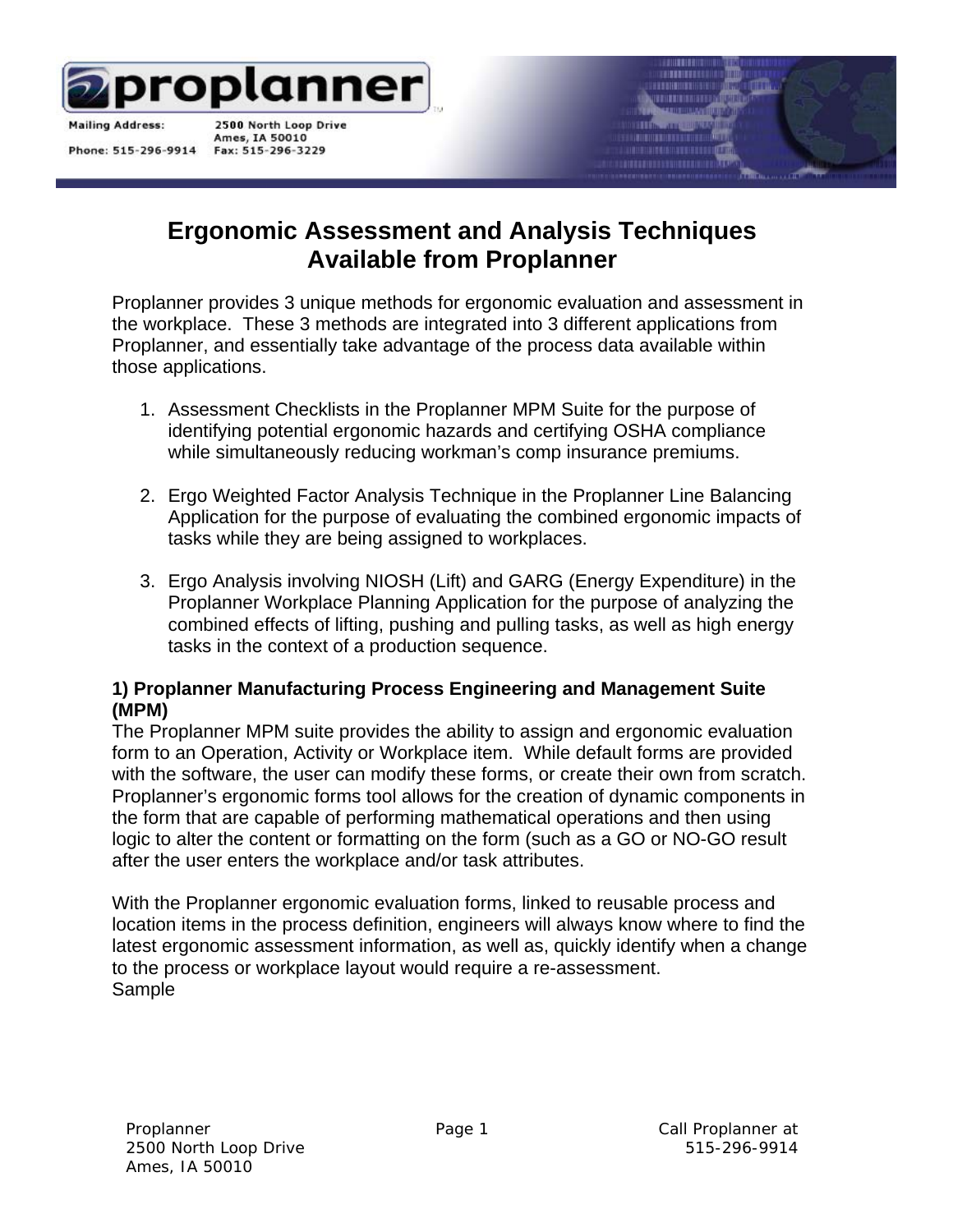| Proplanner - HydraPumps                                                                                                                                                                                                                                   |                                                                                                                               |                                                                                                                     |                                                    |                                                       |                              | $\Box$ o $\mathbf{x}$ |
|-----------------------------------------------------------------------------------------------------------------------------------------------------------------------------------------------------------------------------------------------------------|-------------------------------------------------------------------------------------------------------------------------------|---------------------------------------------------------------------------------------------------------------------|----------------------------------------------------|-------------------------------------------------------|------------------------------|-----------------------|
| File Edit View Tools Library Ergonomics Help                                                                                                                                                                                                              |                                                                                                                               |                                                                                                                     |                                                    |                                                       |                              |                       |
| mBOM<br>$\Box$ <sup>1</sup> ×                                                                                                                                                                                                                             | Documents <b>B</b> mBOM Authoring <b>T</b> , Charting <b>B</b> WorkInstructions <b>1</b> PFMEA $\hat{\mathcal{R}}$ Ergonomics |                                                                                                                     |                                                    |                                                       |                              |                       |
| PP43A: Hydra Pump<br><b>FLA</b> PP405: Final Assembly<br>10000020: AIR CHAMBER ASSY<br>庚<br>С.<br>10000022: BASE PLATE ASSY<br>U.<br>10000024: BEARING HOUSING<br>审<br><b>SS</b><br>庚<br>2 10000027: CRANKSHAFT-DR_A<br>10000036: By pass hose bare<br>U. | ID<br>Name                                                                                                                    | ID:<br>Created By:<br>PROPLANNER\dave<br>Last Modified By:<br>PROPLANNERIdave<br>Last Modified On:<br>$8/11/2005$ - | Name:<br>Description:                              |                                                       |                              |                       |
| 田崎<br>20000034: PUMP BODY ASSY<br>宙<br>U.<br>2 30000037: CRANKSHAFT-DR A<br>PP415: AIR CHAMBER ASSY<br>U.<br>PP425: CRANKSHAFT-DR_A<br>F.<br>U.<br>PP435: PUMP BODY ASSY<br>庚<br>X.<br>PP445: BEARING HOUSING                                             | <b>Risk Factor Quick Checklist</b><br>Job                                                                                     |                                                                                                                     |                                                    |                                                       | Production Rate / Cycle Time |                       |
| U.<br>PP455: VALVE ASSEMBLY<br>肁<br>U.                                                                                                                                                                                                                    | Cost Center                                                                                                                   | Group #                                                                                                             | Oper. #                                            |                                                       | Part#                        |                       |
| PP465: BASE PLATE ASSY<br><b>F 30</b>                                                                                                                                                                                                                     | Date                                                                                                                          | Operator                                                                                                            | Emp. #                                             |                                                       |                              |                       |
|                                                                                                                                                                                                                                                           |                                                                                                                               |                                                                                                                     |                                                    |                                                       |                              |                       |
|                                                                                                                                                                                                                                                           | <b>Risk Factor</b>                                                                                                            | < 1 hr                                                                                                              | $1-4$ hr                                           | $>4$ hr                                               | Comments                     |                       |
|                                                                                                                                                                                                                                                           | Repetitive<br>Cycle time $\leq$ 5 sec.<br>Cycle time > 5 sec.                                                                 | $\subset 0$<br>$\sim 0$                                                                                             | $\subset$ 1<br>$\sim 0$                            | $-3$<br>$\sim$ 1                                      |                              |                       |
|                                                                                                                                                                                                                                                           | Load (Lift)<br>Light (>5-15 lbs.)<br>Moderate (>15-30 lbs.)<br>Heavy (>30-50 lbs.)<br>Very Heavy (>50 lbs.)*                  | $\sim 0$<br>c1<br>c2<br>$\sim$ 3                                                                                    | $\cap 0$<br>c <sub>1</sub><br>c2<br>c <sub>3</sub> | $\sim$ 1<br>c <sub>2</sub><br>$\sim$ 3<br>$\subset 3$ |                              |                       |
|                                                                                                                                                                                                                                                           | Load (Push/Pull)<br>Easy<br>Moderate<br>Heavy                                                                                 | $\sim 0$<br>$\sim 0$<br>$\sim$ 1                                                                                    | $\subset 0$<br>$\sim$ 1<br>$\subset 2$             | $\cap$ 1<br>$\subset 2$<br>$-3$                       |                              |                       |
| mBOM <b>m</b> <sup>2</sup> Plants <sup>e</sup> Resources                                                                                                                                                                                                  | Load (Carry $> 10ft$ )<br>$Light ( > 5-15$ lbs.)                                                                              | r <sub>0</sub>                                                                                                      | $\sim 0$                                           | $\subset$ 1                                           |                              |                       |
| Properties<br>$\Box$ <sup><math>\uparrow</math></sup> $\times$                                                                                                                                                                                            | Moderate (>15-30 lbs.)<br>Heavy (>30 lbs.)*                                                                                   | $\subset 0$<br>$-1$                                                                                                 | $\subset$ 1<br>$-2$                                | r <sub>2</sub><br>$-3$                                |                              |                       |
| ■ ま 画<br><b>B</b> General                                                                                                                                                                                                                                 | <b>Awkward Posture</b>                                                                                                        |                                                                                                                     |                                                    | $\subset 2$                                           |                              |                       |
| Description                                                                                                                                                                                                                                               | neck/shoulder, overhead/bend<br>extended reach (>20")                                                                         | $\cap$ 0<br>$\cap$ 0                                                                                                | $\subset$ 1<br>$\subset$ 1                         | $\subset 2$                                           |                              |                       |
| PP405<br>ID<br>Point Associated                                                                                                                                                                                                                           | elbow/forarm twist<br>team difference to the individuals formulate team disc fills                                            | $\cap 0$<br>$-0$                                                                                                    | $\subset$ 1<br>$-1$                                | $-2$<br>$-2$                                          |                              |                       |

Risk Factor Checklist (Default form in MPM Suite)

| Proplanner - HydraPumps                                                                                                                                               |                                                                                                                                             |                 |                                                                                                                 |                       |                                                                                                       |                                            |                   | $\Box$ o $\times$                       |  |
|-----------------------------------------------------------------------------------------------------------------------------------------------------------------------|---------------------------------------------------------------------------------------------------------------------------------------------|-----------------|-----------------------------------------------------------------------------------------------------------------|-----------------------|-------------------------------------------------------------------------------------------------------|--------------------------------------------|-------------------|-----------------------------------------|--|
| Edit View Tools Library Ergonomics Help<br>File                                                                                                                       |                                                                                                                                             |                 |                                                                                                                 |                       |                                                                                                       |                                            |                   |                                         |  |
| mBOM<br>$\Box$ <sup><math>\uparrow</math></sup> $\times$                                                                                                              | Documents $\bigcirc$ mBOM Authoring $\vert \tau$ , Charting $\vert \mathbf{P}$ WorkInstructions $\vert \tau$ PFMEA $\mathcal{R}$ Ergonomics |                 |                                                                                                                 |                       |                                                                                                       |                                            |                   |                                         |  |
| El AV PP43A: Hydra Pump<br>PP405: Final Asse<br>自<br>1<br>PP015: Initial<br>H.<br>$\overline{c}$<br>$405 - 001: L$<br>405-002: P -<br>۰<br>2 405-003: L<br>405-004: I | ID<br>Name<br>PP40S<br>PP40S<br>$\overline{3}$<br>PP40S<br><b>PP405</b>                                                                     | ID:             | Created By:<br>PROPLANNER\dave<br>Last Modified By:<br><b>PROPLANNER\dave</b><br>Last Modified On:<br>8/11/2005 | Name:<br>Description: | PP40S<br>Ergonomics Assessment<br>for PP405 Created By<br>PROPLANNER\dave on<br>8/11/2005 12:00:00 AM |                                            |                   |                                         |  |
| 405-005: P<br>a<br>405-006: P<br>405-007: L<br>405-008: T                                                                                                             | Workstation Design Job Assessment Chart                                                                                                     |                 |                                                                                                                 | page 1 of 2           |                                                                                                       |                                            |                   |                                         |  |
| 40S-009: Place<br>405-010: Pull t<br>405-011: Place<br>405-012: Lubri                                                                                                 |                                                                                                                                             | Date:<br>Plant: |                                                                                                                 | by:                   | Completed                                                                                             | ADDITIONAL RISK FACTORS                    |                   | Y or N                                  |  |
| 405-013: Insta<br>$\left  \right $<br>mB <b>and</b> Pla <b>Re</b> Res.                                                                                                |                                                                                                                                             |                 | Dominant Hand: L<br>CRC                                                                                         | Dept./Cell:<br>Height |                                                                                                       | 1 Is Vibration a factor?                   |                   | before<br>after<br>YC<br>N <sub>c</sub> |  |
| Properties<br>$\Box$ <sup><math>\uparrow</math></sup> $\times$<br>■ 11回                                                                                               |                                                                                                                                             | Other Data:     |                                                                                                                 |                       | 2. Is inadequate lighting or glare a<br>factor?                                                       |                                            | Y C<br>N C        | $Y \subset$<br>NC                       |  |
| <b>E</b> General<br>$\blacktriangle$<br>Description                                                                                                                   |                                                                                                                                             |                 |                                                                                                                 |                       | machines?                                                                                             | 3. Are there sharp edges on tables or      | YC<br>N C         | Y C<br>$N \subset$                      |  |
| PP405<br>ID<br>Final Assembly<br>Name<br>$\Box$<br>Misc                                                                                                               |                                                                                                                                             |                 |                                                                                                                 |                       | 4. Is proper leg and/or arm reach<br>clearance impaired?                                              |                                            | YC<br>N C         | YC<br>N C                               |  |
| 7C23BC3B-5CA<br>BaseID<br>False<br>IsOptional<br>70873A92-9FB6                                                                                                        | <b>ADMINISTRATIVE</b><br><b>DETAILS</b>                                                                                                     |                 |                                                                                                                 |                       | and/or hip region?                                                                                    | 5. Does chair or table impinge leg, thigh, | YC<br>$N \subset$ | YC<br>$N \subset$                       |  |
| LinkID<br>OptionMixID<br>Path<br>$\pm$                                                                                                                                |                                                                                                                                             |                 |                                                                                                                 |                       | 6. Do hand/foot controls require<br>excessive force or reaches?                                       |                                            | YC<br>$N \subset$ | $Y \subset$<br>N <sub>c</sub>           |  |
| mBOM<br>TabType<br>$\Box$<br>TreeOrder                                                                                                                                |                                                                                                                                             |                 | Average Daily Hours Performing Task:<br><b>THE</b>                                                              | Hours                 |                                                                                                       | 7. Are elbows raised and unsupported?      | YC<br>NC          | YC<br>NC                                |  |
| Name<br>A more descriptive name used<br>by the company.                                                                                                               |                                                                                                                                             |                 |                                                                                                                 |                       | Edit.                                                                                                 | Cancel                                     | Save              | Preview                                 |  |
|                                                                                                                                                                       |                                                                                                                                             |                 |                                                                                                                 |                       |                                                                                                       |                                            |                   |                                         |  |

Workstation Design Oriented Ergo Assessment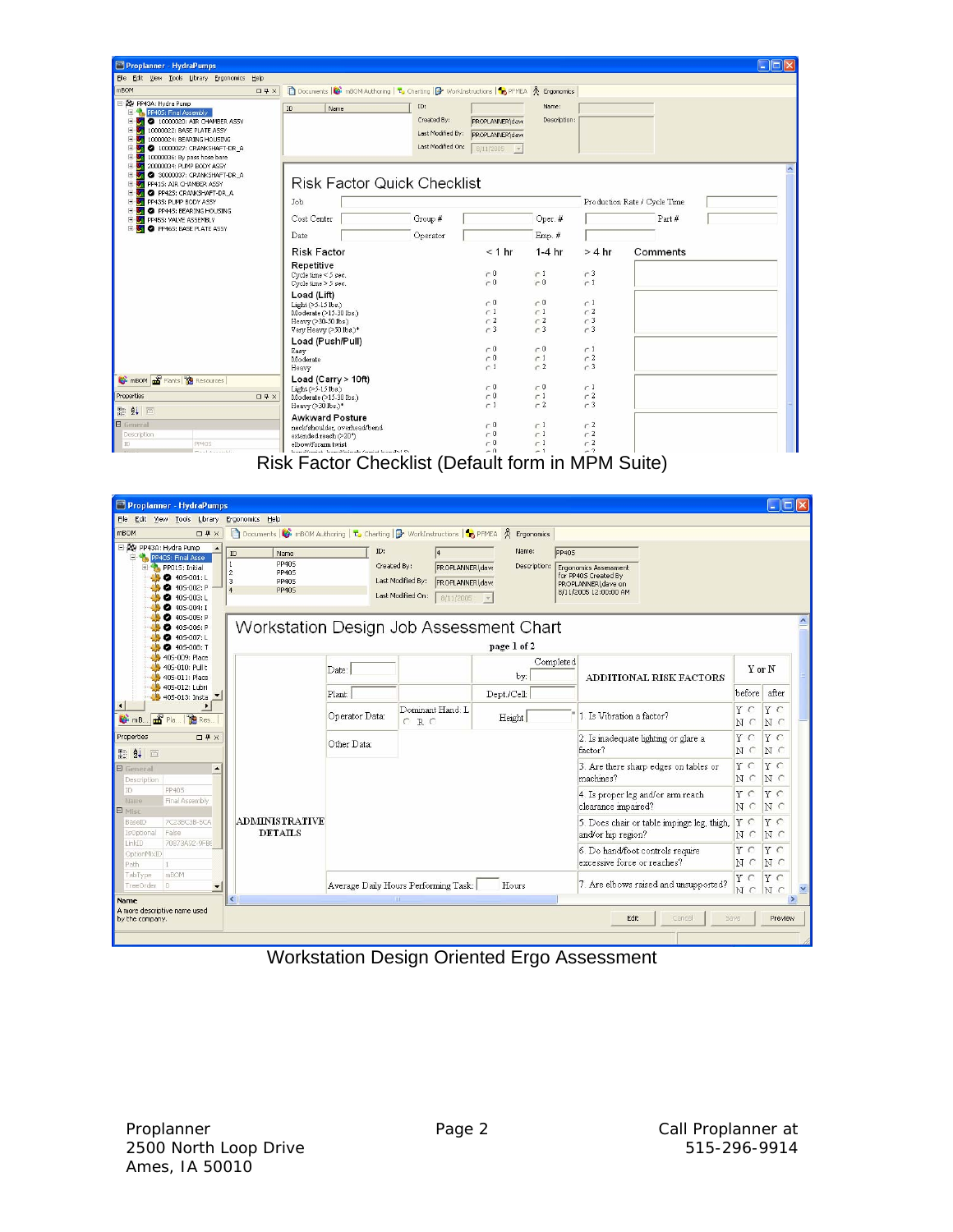| Proplanner - HydraPumps                                                                                                              |                                                                                           |                                                                                                                                               |                                                                                                                                       | $\Box$ ok                 |
|--------------------------------------------------------------------------------------------------------------------------------------|-------------------------------------------------------------------------------------------|-----------------------------------------------------------------------------------------------------------------------------------------------|---------------------------------------------------------------------------------------------------------------------------------------|---------------------------|
| File Edit View Tools Library Ergonomics Help                                                                                         |                                                                                           |                                                                                                                                               |                                                                                                                                       |                           |
| mBOM<br>$\Box$ <sup><math>\Box</math></sup> $\times$                                                                                 |                                                                                           | Documents $\bigcirc$ mBOM Authoring $\mathsf{t}_2$ Charting $\bigcirc$ WorkInstructions $\bigcirc$ PFMEA $\mathsf{A}$ Ergonomics              |                                                                                                                                       |                           |
| PP43A: Hydra Pump<br>Ėŀ<br>PP405: Final Asse<br>PP015: Initial<br>Ŧ<br>$405 - 001: L$<br>405-002: P<br>$405 - 003$ : L<br>405-004: I | ID<br>Name<br>1<br><b>PP405</b><br><b>PP405</b><br><b>PP405</b><br>3<br>4<br><b>PP405</b> | ID:<br>$\overline{2}$<br>Created By:<br>PROPLANNER\dave<br>Last Modified By:<br>PROPLANNER\dave<br>Last Modified On:<br>$8/11/2005$ $\bullet$ | Name:<br><b>PP405</b><br>Description:<br>Ergonomics Assessment<br>for PP405 Created By<br>PROPLANNER\dave on<br>8/11/2005 12:00:00 AM |                           |
| 2 405-005: P<br>405-006: P<br>405-007: L<br>405-008: T<br>405-009: Place                                                             |                                                                                           | UAW Ergonomics Risk Factor checklist RFC2                                                                                                     |                                                                                                                                       | Job ID                    |
| 405-010: Pull t                                                                                                                      |                                                                                           | Initial Analysis                                                                                                                              | Re-Analysis C                                                                                                                         |                           |
| 405-011: Place<br>405-012: Lubri<br>$405-013$ : Insta                                                                                | Job Identification<br>Plant                                                               |                                                                                                                                               | Cisco Code                                                                                                                            |                           |
|                                                                                                                                      | Super Department                                                                          |                                                                                                                                               | Department                                                                                                                            |                           |
| <b>G</b> mB <b>B</b> Pla <b>B</b> Res                                                                                                |                                                                                           |                                                                                                                                               |                                                                                                                                       |                           |
| Properties<br>$\Box$ <sup><math>\uparrow</math></sup> $\times$                                                                       | Job Occupation                                                                            |                                                                                                                                               | Sub-Department                                                                                                                        |                           |
|                                                                                                                                      | "Popular" Job Title                                                                       |                                                                                                                                               | Location in Plant                                                                                                                     |                           |
| 開 ま 画<br><b>E</b> General<br>$\blacktriangle$                                                                                        | <b>Brief Description</b>                                                                  |                                                                                                                                               |                                                                                                                                       |                           |
| Description<br>PP405<br>ID                                                                                                           | Operation Information                                                                     |                                                                                                                                               |                                                                                                                                       |                           |
| Final Assembly<br>Name<br>E<br>Misc                                                                                                  | First Name                                                                                | Last Name<br>Middle Initial                                                                                                                   | Social Security #                                                                                                                     |                           |
| 7C23BC3B-5CA<br>BaseID<br>False<br>IsOptional                                                                                        | C Male<br>Gender:                                                                         | C Female                                                                                                                                      | Is this the Normal Operator: C Yes                                                                                                    | $\subset N_0$             |
| LinkID<br>70873A92-9FB6                                                                                                              |                                                                                           |                                                                                                                                               |                                                                                                                                       |                           |
| OptionMixID<br>Path<br>1                                                                                                             |                                                                                           |                                                                                                                                               | Feet<br>Height:                                                                                                                       | Inches                    |
| mBOM<br>TabType<br>n<br>TreeOrder<br>FEBEREDO OCCIA                                                                                  | $C$ First<br>Shift:                                                                       | $\subset$ Third<br>$C$ Second                                                                                                                 | Operator's Dominant Hand: C Left                                                                                                      | C Right                   |
| <b>Name</b>                                                                                                                          | Checklist information                                                                     |                                                                                                                                               |                                                                                                                                       |                           |
| A more descriptive name used<br>by the company.                                                                                      |                                                                                           |                                                                                                                                               | Edit                                                                                                                                  | Cancel<br>Save<br>Preview |
|                                                                                                                                      |                                                                                           |                                                                                                                                               |                                                                                                                                       |                           |

# Common UAW Approved Checklist (English)

| File Edit View Tools Library Ergonomics Help                                                                                                                                   |                                                                                                                                                                                                                                                                                                                                                                                   |
|--------------------------------------------------------------------------------------------------------------------------------------------------------------------------------|-----------------------------------------------------------------------------------------------------------------------------------------------------------------------------------------------------------------------------------------------------------------------------------------------------------------------------------------------------------------------------------|
| mBOM<br>$\Box 4 \times$                                                                                                                                                        | Documents <b>&amp;</b> mBOM Authoring <b>to</b> Charting <b>&amp;</b> WorkInstructions <b>&amp;</b> PFMEA <b>A</b> Ergonomics                                                                                                                                                                                                                                                     |
| 日 图 PP43A: Hydra Pump<br>PP405: Final Asse<br>PP015: Initial<br>$\bullet$ 405-001: L<br>$405-002: P$<br>$405 - 003$ : L<br>$405 - 004$ : I                                     | ID:<br>Name:<br>$\overline{3}$<br>PP405<br>ID<br>Name<br><b>PP405</b><br>Created By:<br>Description:<br>PROPLANNER\dave<br>Ergonomics Assessment<br>PP405<br>2<br>for PP405 Created By<br>Last Modified By:<br><b>PP405</b><br>PROPLANNER\dave<br>PROPLANNER\dave on<br>$\overline{4}$<br><b>PP405</b><br>8/11/2005 12:00:00 AM<br>Last Modified On:<br>$8/11/2005$ $\rightarrow$ |
| 40S-005: P<br>405-006: P<br>$405-007: L$<br>405-008: T<br>405-009: Place<br>405-010: Pull t<br>405-011: Place<br>405-012: Lubri                                                | LISTA DE CHEQUEO DE FACTORES DE<br><b>IDENTIFICACION DE LA</b><br>OPERACIÓN<br>RIESGO EN ERGONOMÍA RFC2<br>INFORMACIÓN DE LA OPERACIÓN                                                                                                                                                                                                                                            |
| 405-013: Insta<br>405-014: Place v<br>$\blacktriangleright$<br>$\left  \cdot \right $<br><b>G</b> mB <b>B</b> Pla   <b>B</b> Res<br>Properties<br>$\Box$ <sup>1</sup> $\times$ | <b>PLANTA</b><br><b>LOCALIDAD</b><br>AREA<br>DEPARTAMENTO<br>CLASIFICACIÓN DE LA<br>DEPARTAMENTO<br>OPERACIÓN                                                                                                                                                                                                                                                                     |
| 開 纠 画<br><b>E</b> General<br>$\blacktriangle$<br>Description<br>PP40S<br>ID.                                                                                                   | NOMBRE DE LA<br>LİNEA<br>OPERACIÓN<br>DESCRIPCION DE LA<br>OPERACIÓN                                                                                                                                                                                                                                                                                                              |
| Final Assembly<br>Name<br>E Misc                                                                                                                                               | INFORMACIÓN DEL OPERADOR                                                                                                                                                                                                                                                                                                                                                          |
| 7C23BC3B-5CA<br>BaseID<br>False<br>IsOptional<br>LinkID<br>70873A92-9FB6                                                                                                       | # SEGURO<br><b>NOMBRE</b><br>SOCIAL                                                                                                                                                                                                                                                                                                                                               |
| OptionMixID<br>Path.<br>$\blacksquare$<br>mBOM<br>TabType                                                                                                                      | SEXO:<br>ES EL OPERADOR TITULAR: O SI<br>$O$ NO<br>O MASCULINO O FEMENINO                                                                                                                                                                                                                                                                                                         |
| TreeOrder<br>lo.<br><b>UID</b><br>FED5DFB8-266[                                                                                                                                | CM.<br>MTS.<br>ESTATURA:<br>TURNO:<br>MANO DOMINANTE: O IZOUIERDA<br><b>C PRIMERO</b><br><b>C DERECHA</b><br>O SEGUNDO O TERCERO                                                                                                                                                                                                                                                  |
| Name<br>A more descriptive name used<br>by the company.                                                                                                                        | Edit<br>Save<br>Preview<br>Cancel                                                                                                                                                                                                                                                                                                                                                 |

Common UAW Approved Checklist (Spanish)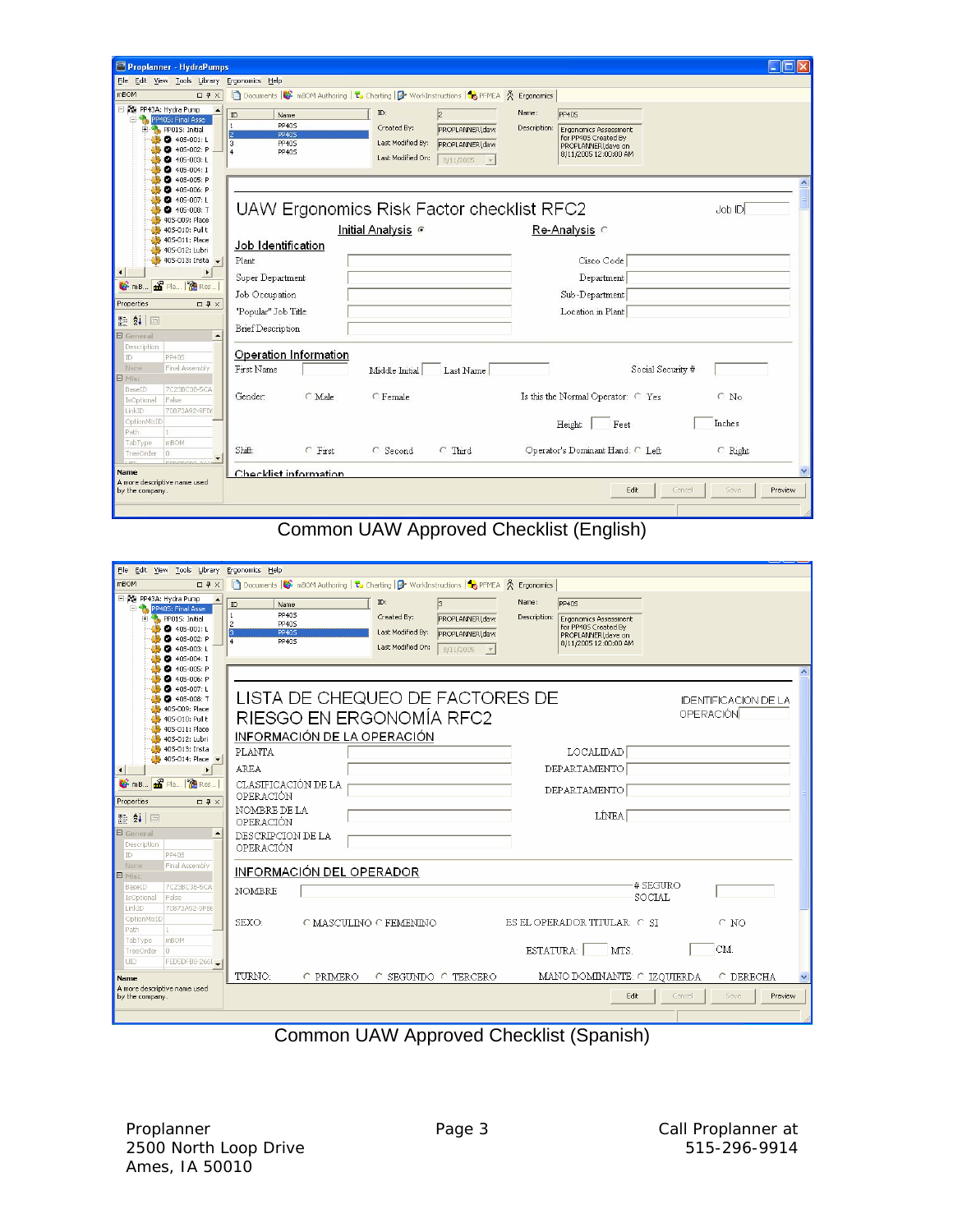## **2) Line Balancing Weighted Factor Analysis**

The Proplanner Line Balancing application (both in integrated and standalone versions) allows the engineer to classify the potential ergonomic stresses of a particular task using 10 different attributes. These attributes are retained as properties of the task when that task is reassigned to a workplace (either automatically or manually) within the Line Balancing Application. The Line Balancing application will then aggregate these ergonomic attributes for each workplace to determine the potential for cumulative ergonomic problems, at an early stage in the production design process when task re-assignment is easiest and cheapest to do.





Screen for Workplace Aggregation of Ergo Attributes